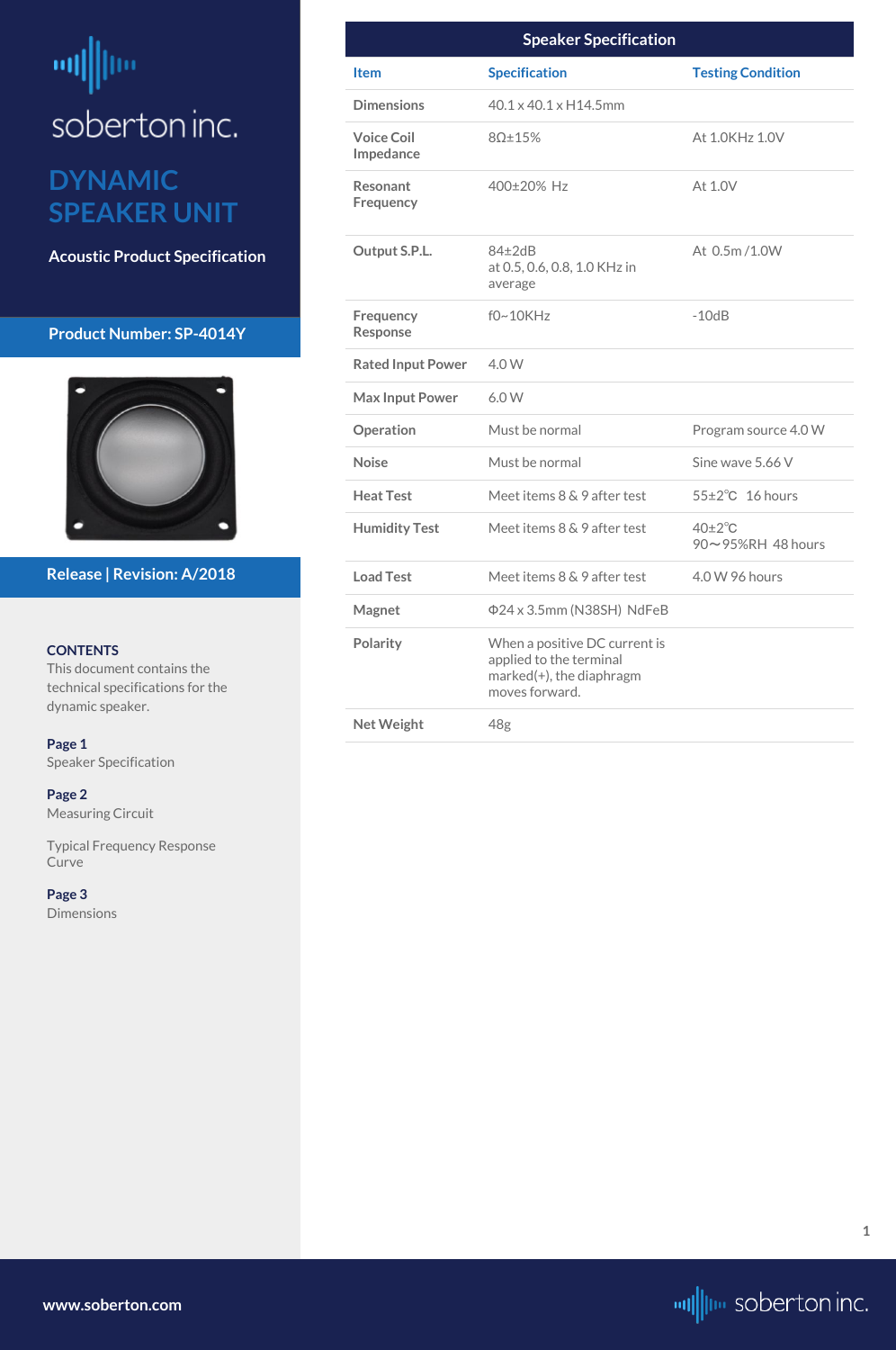# <span id="page-1-0"></span>soberton inc.

## **DYNAMIC SPEAKER UNIT**

**Acoustic Product Specification**

#### **Product Number: SP-4014Y**



#### **CONTENTS**

This document contains the technical specifications for the dynamic speaker.

**[Page 1](#page-0-0)** [Speaker Specification](#page-0-0)

**Page 2** Measuring Circuit

Typical Frequency Response Curve

**[Page 3](#page-2-0)** [Dimensions](#page-2-0)

#### **Release | Revision: A/2018**

#### **Measuring Circuit**





MEASUREMENT

**[www.soberton.com](http://www.soberton.com)**



#### **Typical Frequency Response Curve**